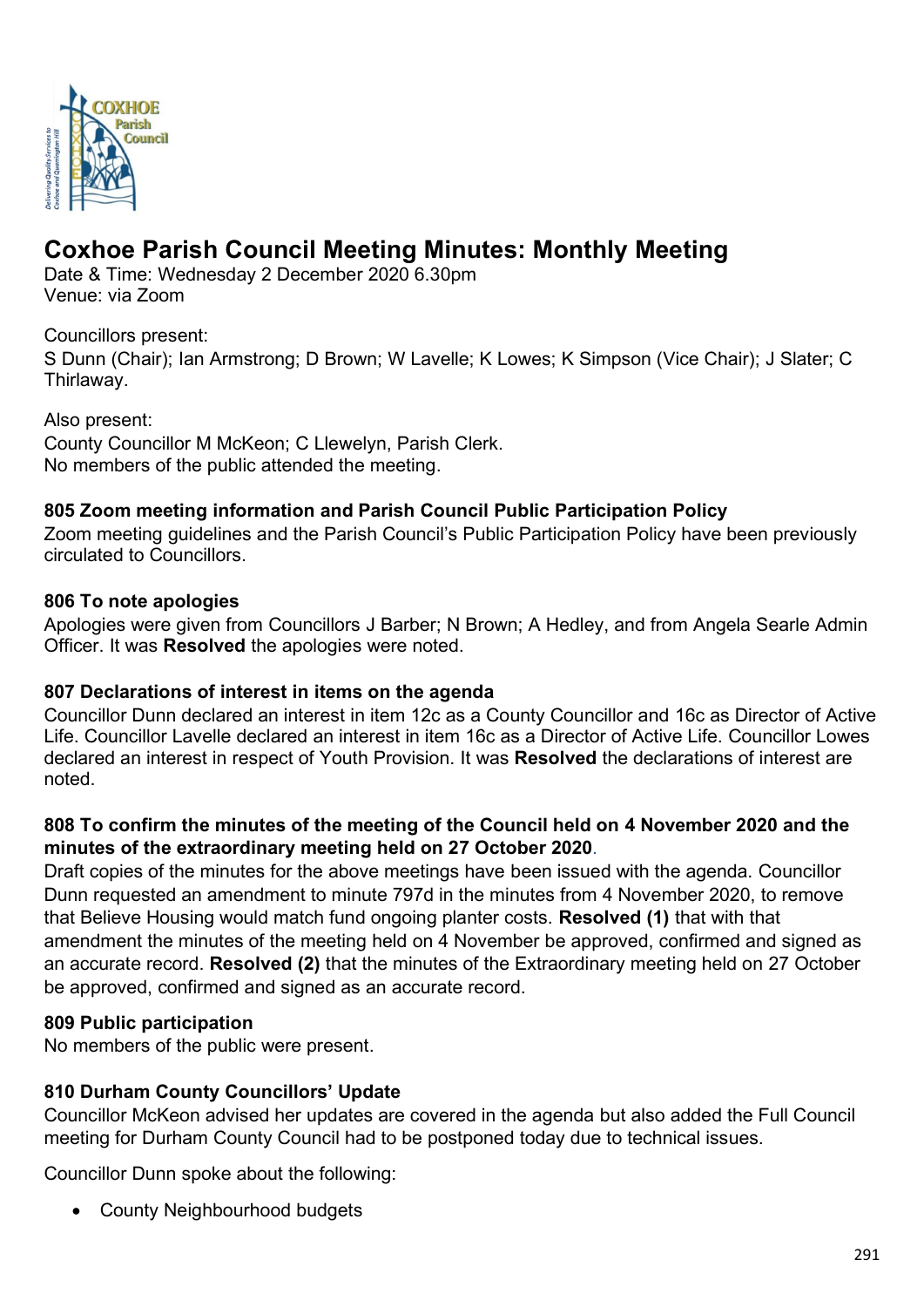- Planters
- CCTV
- Food Bank and matching funding with Coxhoe Village Hall
- **Trees Quarrington Hill**
- Solar Farm between Thinford and Metal Bridge
- Road works at Park Hill Coxhoe
- Covid dashboard from Durham County Council posted on Facebook
- Planning application for the replacement of County Hall to a new Business Park

Councillor Dunn advised some of his updates are covered in the agenda.

**Resolved** the information is noted.

**811 Councillors' reports of attendance at meetings and events on behalf of the Parish Council** No updates.

## **812 Receipt of Committee minutes**

Approved Events, Environment and Finance Committee Minutes 14 September 2020

It was **Resolved** that the Committee minutes above were received and noted including approval to repair St Mary's footpath.

#### **813 Financial matters**

a) Finance Report, Bank Reconciliation and Payment Schedule

The Clerk had circulated the Finance Report, Bank Reconciliation to 26 November 2020 with the agenda.

**Resolved (1)** the bank balances and reconciliation to 26 November are noted.

The Clerk had sent details of employee costs for the month of November. **Resolved (2)** the employee costs were noted and approved.

The payments below were submitted for approval.

December

| <b>No</b>      | <b>Payee</b>                | <b>Description</b>                                     | <b>Amount</b> |
|----------------|-----------------------------|--------------------------------------------------------|---------------|
|                | <b>Staff</b>                | <b>Salaries</b>                                        | £3,703.89     |
| $\overline{2}$ | <b>NEST</b>                 | <b>Employer &amp; Employees' Pension Contributions</b> | £219.09       |
| 3              | <b>HMRC</b>                 | <b>Employer Liabilities</b>                            | £828.21       |
| $\overline{4}$ | <b>SE Landscaping</b>       | <b>Grounds Maintenance Contract</b>                    | £884.90       |
| 5              | <b>Total Business</b>       | <b>Photocopier Usage</b>                               | £14.70        |
| 6              | <b>BT</b>                   | Landline & internet                                    | £50.64        |
| $\overline{7}$ | <b>ITC</b>                  | Sophos Internet Security & One drive storage           | £10.80        |
| 8              | Vodafone                    | 3 x Mobile Phones                                      | £51.66        |
| 9              | <b>Scottish Power</b>       | <b>Memorial Garden Lighting</b>                        | £11.00        |
| 10             | Affordable                  | Refurbishment of Shaun Henderson Memorial              | £12,900.00    |
|                | Landscapes                  | <b>Sports Ground</b>                                   |               |
| 11             | Lite Ltd                    | <b>Christmas Tree Lights</b>                           | £456.00       |
| 12             | <b>County Training</b>      | <b>Budget and Finance Training for Clerk</b>           | £30.00        |
|                | Partnership                 |                                                        |               |
| 13             | <b>Royal British Legion</b> | <b>Remembrance Wreaths</b>                             | £344.00       |
|                | Poppy Appeal                |                                                        |               |
| 14             | Affordable                  | Christmas tree supply, erection and removal            | £420.00       |
|                | Landscapes                  |                                                        |               |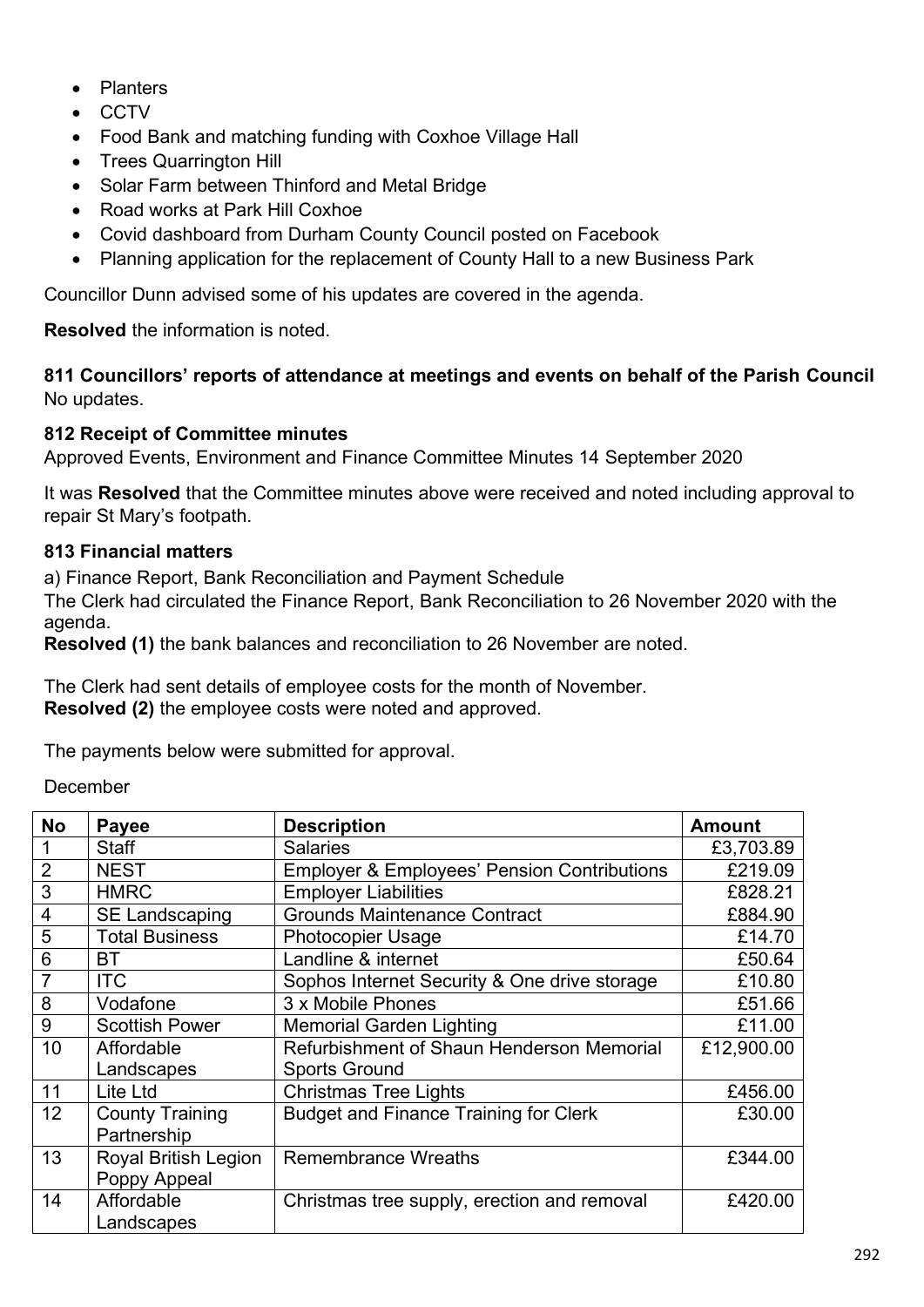| 15 | <b>Workwear Express</b> | <b>Staff Hoodies</b>                                   | £238.44 |
|----|-------------------------|--------------------------------------------------------|---------|
| 16 | Spar                    | Mobile Phone Top-up and Postage Stamps                 | £22.80  |
| 17 | Tesco                   | <b>Stationery - Poly Pockets</b>                       | £2.50   |
| 18 | Amazon                  | <b>Face Masks</b>                                      |         |
| 19 | Microsoft               | 365 Subscription                                       | £5.99   |
| 20 | <b>Baker Ross</b>       | Arts and crafts items for Youth Club (grant<br>funded) | £65.50  |
| 21 | Zoom                    | <b>Zoom Subscription</b>                               | £14.39  |
| 22 | Lloyds                  | <b>Monthly Fee</b>                                     | £6.00   |

Please note prices are gross, where VAT applies.

Thanks were given to the Clerk, the Elf and Councillor Thirlaway for sorting and publicising the Christmas tree.

It was **Resolved (3)** the payments are approved.

#### **Monies received (over £100 only)**

| <b>Date</b> | <b>Payee</b>             | <b>Description</b>                                    | Amount  |
|-------------|--------------------------|-------------------------------------------------------|---------|
| 16.10.20    | <b>NE Youth</b>          | <b>Grant for Youth Clubs Arts</b><br>and Crafts items | £500.00 |
| 13.06.20    | <b>Coxhoe Allotments</b> | <b>Rent 2020</b>                                      | £198.04 |

It was **Resolved (4)** monies received were noted.

#### b) Reserves Policy and Planning

The Clerk had circulated the report with the agenda which contained a draft policy and recommendations. The Clerk had taken advice from County Durham Association of Local Councils and used information from the National Association of Local Council's Practitioners' Guide. The Clerk explained that she recommended the Council understands its budget position and reserves policy before committing to further expenditure. The following were **Resolved:**

**(1)** to set the general reserves target at 50% of usual running costs but to move to the 50% over a four-year period until 31 March 2025, with the aim of achieving 35% at 31 March 2022, 40% at 31 March 2023 and 45% at 31 March 2024. .

**(2)** that at the Council's budget setting meeting each year the Council would set its target reserves level for the following financial year.

**(3)** to approve the Reserves Policy for publication with removal of the sentence about the policy being adapted to suit each council.

## c) Budget for 2020 to 21

The budget document was circulated with the agenda. It was **Resolved** the budget, overspends and projections were noted.

#### d) Credit Card

There is a current limit of £500, this has recently been restrictive for Officers and can limit value for money. The Clerk advised she has spoken with the Internal Auditor who is satisfied that robust controls are in place and the limit can be increased to £1,000. It was **Resolved** to approve the increase in the credit card limit to £1,000.

## **814 Clerk's Report**

The Clerk had circulated the Clerk's Report with the agenda. The Clerk advised the report is briefer in order to only provide updates on activity and residents' concerns.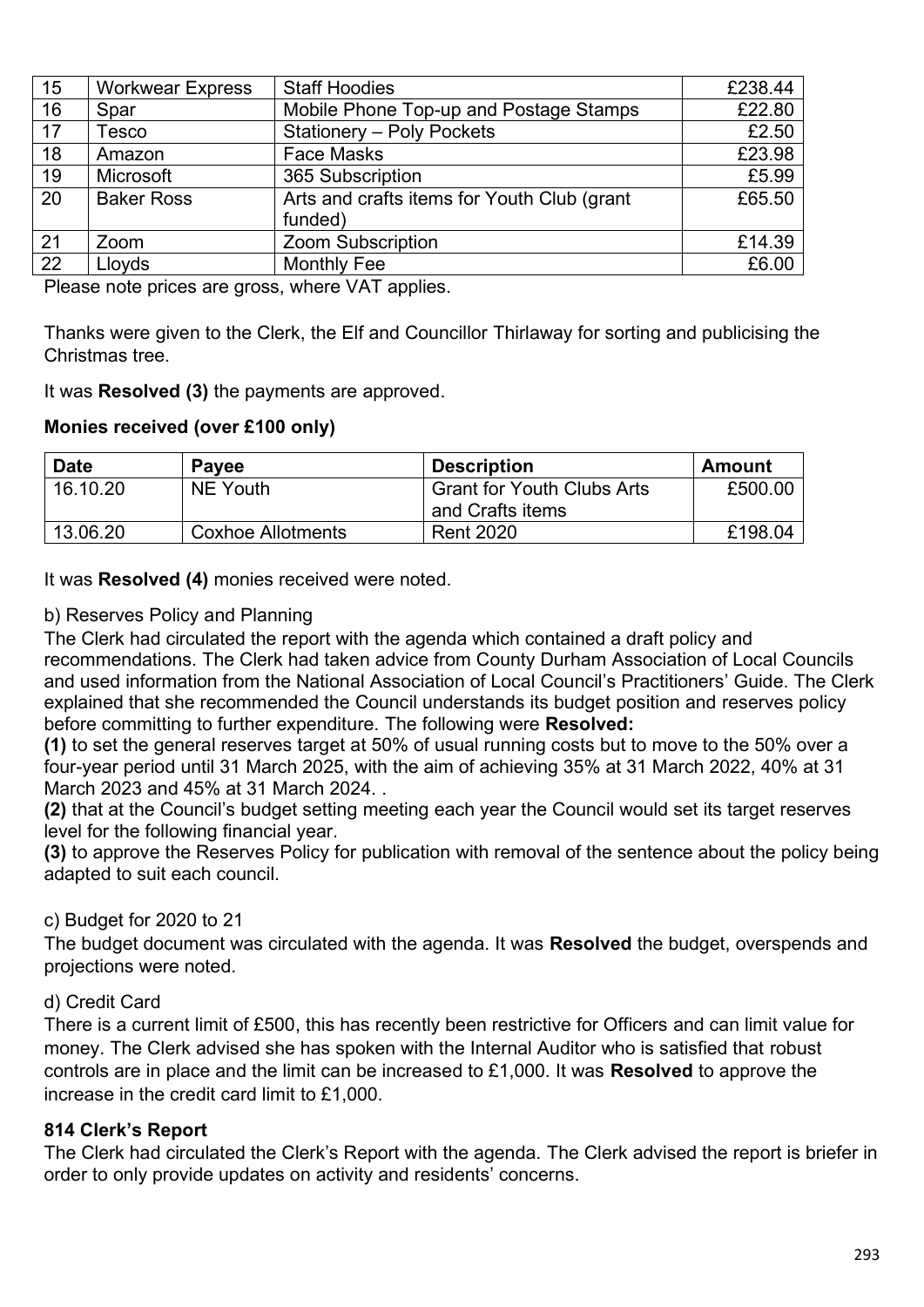The Clerk, the Chair and Vice Chair suggested the December issue of the Chronicle is delayed until the end of January 2021 then editions April, June, September and December 2021. It was **Resolved**  that the Council noted this update.

## a) Matters raised by residents

The Clerk had circulated details of matters raised by residents.

- Damage to a car in Cooperative Terrace
- Fallen leaves at Parsons Walk
- Parking at Coxhoe Post Office

Matters were passed on to Arriva by County Councillor McKeon, Grounds Maintenance contractor and Councillor Dunn respectively. It was **Resolved** the concerns of residents are noted.

b) Training Report

The Clerk had circulated the report with the agenda, training been attended by the Clerk for Dealing with Challenging People and Project Management. was **Resolved (1)** to note the Clerk's Training Report.

It was **Resolved (2)** to note the Clerk's Report.

## **815 Youth Provision**

The Clerk had sent a report and had circulated the Youth Worker's report. She advised that Officers are considering the return to face to face Youth Clubs in line with restrictions and risk control measures.

It was **Resolved** to note the report.

#### **816 Planning and Correspondence Report**

A report had been circulated with the agenda.

- a) To consider planning applications
- 1. DM/20/02800/AD56 Bogma Hall Farm, Coxhoe, DH6 4EN

It was **Resolved** to note the application.

 2. DM/16/01435/S106BA Land to the Rear of Delamere and Lamorna, Station Road West, Coxhoe DH6 4AS The Clerk advised this was an amendment to a previous planning application, regarding the number of affordable homes.

It was **Resolved (1)** the Council noted the application. It was further **Resolved (2)** Councillor Dunn to speak to the Planning Officer regarding application DM/16/01425/S106BA for clarity.

b) To note approved, withdrawn and refused applications There were no approved, withdrawn or refused applications this period.

c) To consider correspondence

1. Standards Matter 2: Public Consultation and Public Sector Survey It was **Resolved** the correspondence was noted and that any response is required by 18 December 2020.

2. Durham County Council Information for Parish Councillors It was **Resolved** the correspondence was noted.

3. Charter Trustees for the City of Durham Mayors Appeal 2020, Donation letter **Resolved** the correspondence was noted.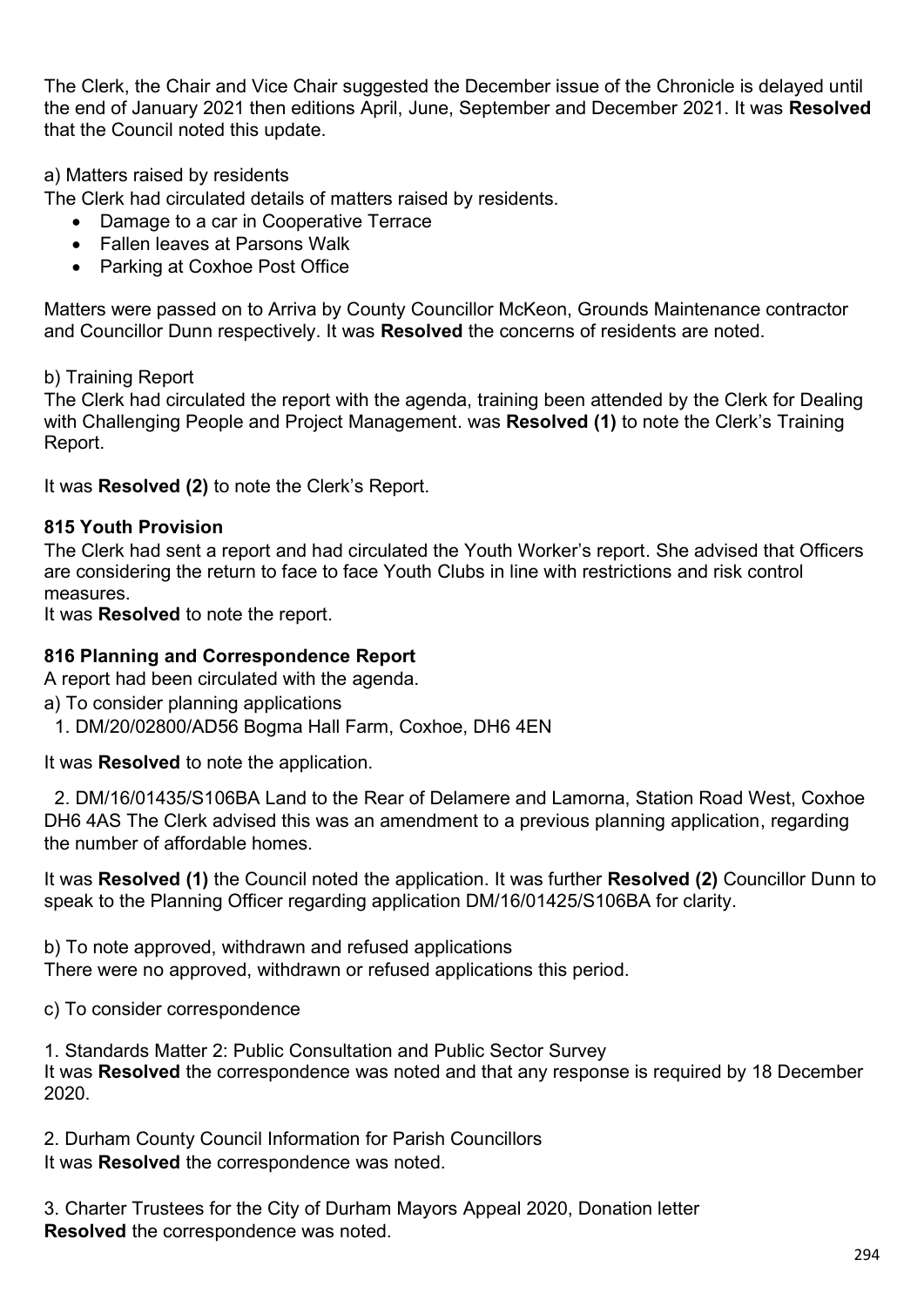#### **Bulletins**

|                         | Date            | <b>Received From</b>                                            | Summary                                  |
|-------------------------|-----------------|-----------------------------------------------------------------|------------------------------------------|
|                         | <b>Received</b> |                                                                 |                                          |
| $\overline{1}$          | 27.10.20        | Durham County Council<br><b>Regeneration and Local Services</b> | Managing Money Better A6 postcard        |
| $\overline{\mathbf{2}}$ | 30.10.20        | <b>NALC</b>                                                     | Chief Executive's Bulletin               |
| 3                       | 30.10.20        | Campaign to Protect Rural England<br><b>CPRE</b>                | <b>NE Newsletter Autumn 2020</b>         |
| $\overline{\mathbf{4}}$ | 06.11.20        | <b>NALC</b>                                                     | Chief Executive's Bulletin               |
| 5                       | 13.11.20        | <b>NALC</b>                                                     | Chief Executive's Bulletin               |
| 6                       | 16.11.20        | Charter Trustees for the City of<br>Durham                      | Mayors Appeal 2020, Donation letter      |
| 7                       | 20.11.20        | <b>CDALC</b>                                                    | Current Covid grants available and more  |
| 8                       | 24.11.20        | <b>Durham County Council Press</b>                              | Covid community champions needed to help |
|                         |                 | Team                                                            | keep County Durham Safe and Informed.    |
| 9                       | 20.11.20        | <b>NALC</b>                                                     | <b>Chief Executive's Bulletin</b>        |

It was **Resolved (4)** the bulletins were noted.

## **817 Provision of a Food Bank**

The Clerk continues to work on development and the provision would be called 'Coxhoe and Area Community Pantry' and it is understood that the Area Action Partnership is to fund the initiative for a period of 18 months.

It was **Resolved (1)** to note the report and thanks to the Clerk and all involved. It was **Resolved (2)** to note the interest in the Councillors happy to volunteer.

## **818 Coxhoe Village Hall funding request**

The Clerk had circulated a report with the agenda including legal advice. Coxhoe Village Hall Association has requested assistance with funding repairs to the hall. The following were **Resolved**: **(1)** to note the report.

**(2)** that the Parish Council will manage the grant to the Area Action Partnership and if successful will contribute £2,616.56 towards the full cost of the flooring.

## **819 Land, Buildings and Open Spaces**

a) Note responses from six consultations held during October and November

The Clerk had circulated a document with a summary of the responses. Councillor Dunn advised the survey results will be used to help the Council make decisions on its direction and in Neighbourhood Planning. The following were **Resolved:**

- **(1)** to note the document and survey results.
- **(2)** to proceed with Neighbourhood Planning.
- **(3)** to continue to explore options for Cornforth Lane.
- **(4)** to continue to proceed with proposals in relation to the GP Surgery and the front street.

**(5)** to continue to explore options and proposals in relation to parking in Coxhoe.

**(6)** to add to the Ministry of Justice form that the community are in support of Quarrington Hill Churchyard being kept open.

**(7)** to continue to explore Coxhoe Parish Council proposals in relation to Quarrington Hill Churchyard.

**(8)** to make the responses publicly available.